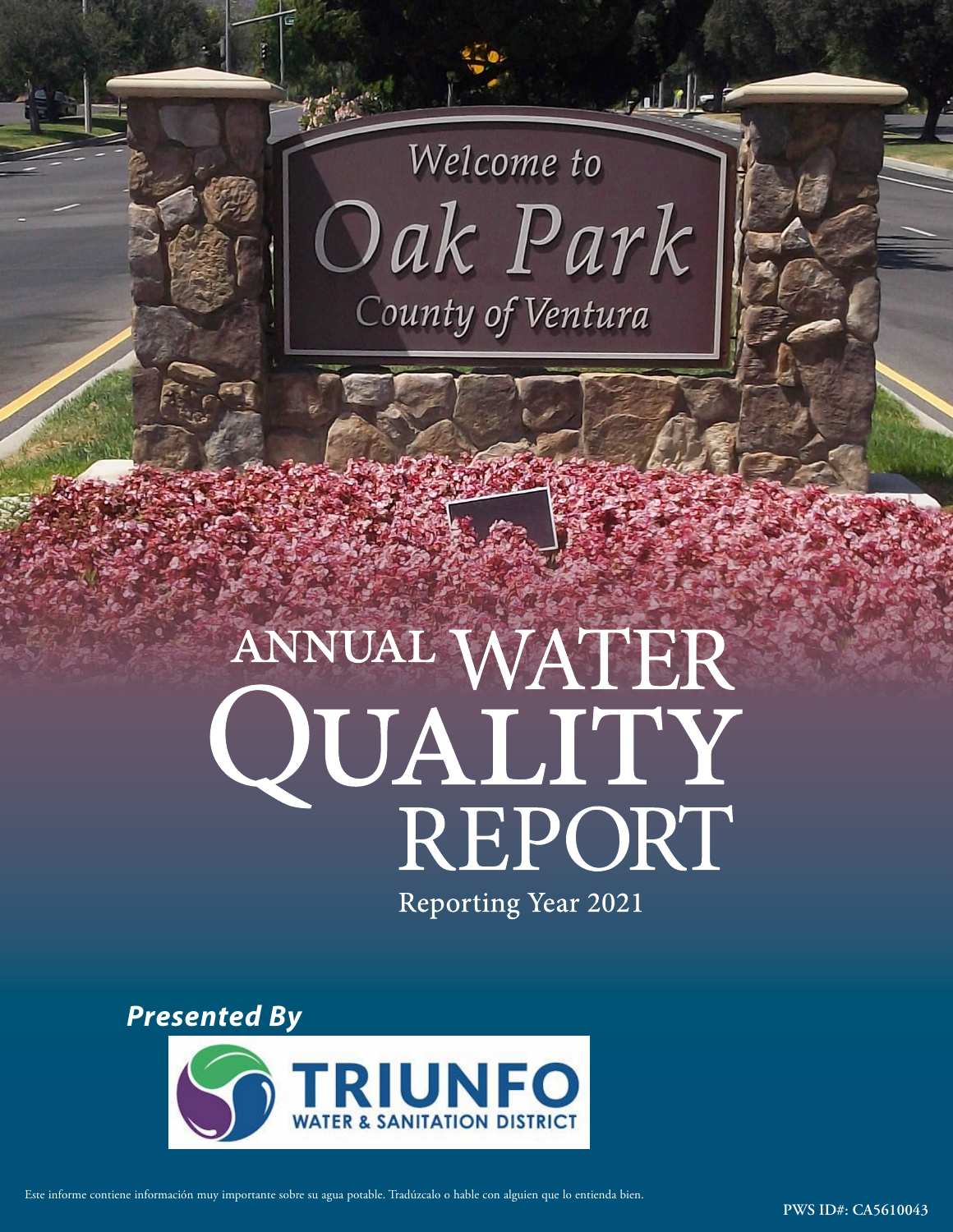Annual Water Quality Report Reporting Year 2021 Presented By: Triunfo Water and Sanitation District PWS ID#: CA5610043

## We've Come a Long Way

Once again, we are proud to present our annual water quality report covering the period between January 1 and December 31, 2021. In a matter of only a few decades, drinking water has become exponentially safer and more reliable than at any other point in human history. Our exceptional staff continues to work hard every day—at all hours—to deliver the highest-quality drinking water without interruption. Although the challenges ahead are many, we feel that by relentlessly investing in customer outreach and education, new treatment technologies, system upgrades, and training, the payoff will be reliable, high-quality tap water delivered to you and your family.

# Substances That Could Be in Water

The sources of drinking water (both tap water and bottled water) include rivers, lakes, streams, ponds, reservoirs, springs, and wells. As water travels over the surface of the land or through the ground, it dissolves naturally occurring minerals and, in some cases, radioactive material, and can pick up substances resulting from the presence of animals or from human activity.

In order to ensure that tap water is safe to drink, the U.S. Environmental Protection Agency (U.S. EPA) and the State Water Resources Control Board (State Board) prescribe regulations that limit the amount of certain contaminants in water provided by public water systems. The U.S. Food and Drug Administration regulations and California law also establish limits for contaminants in bottled water that provide the same protection for public health. Drinking water, including bottled water, may reasonably be expected to contain at least small amounts of some contaminants. The presence of contaminants does not necessarily indicate that water poses a health risk.

Contaminants that may be present in source water include:

**Microbial Contaminants**, such as viruses and bacteria, that may come from sewage treatment plants, septic systems, agricultural livestock operations, and wildlife;

**Inorganic Contaminants**, such as salts and metals, that can be naturally occurring or can result from urban stormwater runoff, industrial or domestic wastewater discharges, oil and gas production, mining, or farming;

**Pesticides and Herbicides**, that may come from a variety of sources such as agriculture, urban stormwater runoff, and residential uses;

**Organic Chemical Contaminants**, including synthetic and volatile organic chemicals, which are by-products of industrial processes and petroleum production and can also come from gas stations, urban stormwater runoff, agricultural applications, and septic systems;

**Radioactive Contaminants**, that can be naturally occurring or can be the result of oil and gas production and mining activities.

More information about contaminants and potential health effects can be obtained by calling the U.S. EPA's Safe Drinking Water Hotline at (800) 426-4791.

# Where Does My Water Come From?

Triunfo Water & Sanitation District is a purveyor of CMWD water. In 2021, CMWD supplied water from the MWD-Jensen Plant (85%), MWD-Weymouth Plant (14%), and the Calleguas Lake Bard Water Filtration Plant (LBWFP) (1%). MWD's drinking water supply is conveyed from the Department of Water Resources State Water Project and the Colorado River Aqueduct. The source supplies are filtered and disinfected at MWD's Jensen Filtration Facility and/or the Calleguas LBWFP. Following treatment, water is conveyed by pipeline through the San Fernando Valley to CMWD's mile-long tunnel in the Santa Susana Mountains. The water is then distributed by CMWD to purveyors and Ventura County residents. Reserve supplies of this imported water are stored in CMWD's Lake Bard reservoir in Thousand Oaks.

Triunfo Water & Sanitation District distributed an average of about 58.98 million gallons of water each month to an estimated population of 12,200 in 2021.

# Questions?

If you have any questions about this report or your service, please contact the Triunfo Water & Sanitation District at (805) 658- 4650. For additional information on the quality of water delivered by Calleguas Metropolitan Water District (CMWD), contact Amy Mueller at (805) 579-7117 or visit the Web site [www.calleguas.com.](http://www.calleguas.com/) State water supply information can be obtained from the Metropolitan Water District (MWD) at [www.mwdh2o.com.](http://www.mwdh2o.com/)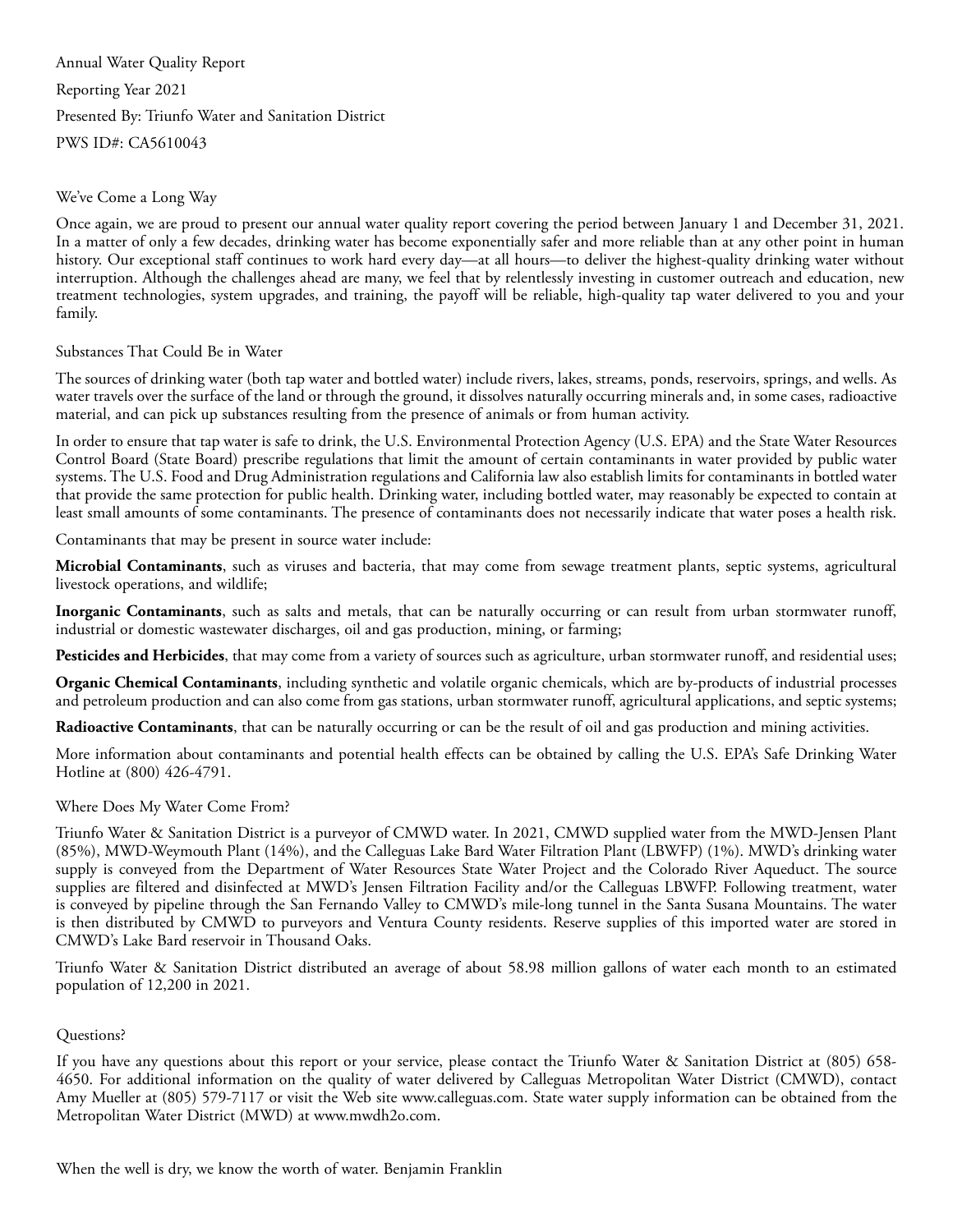# Tap vs. Bottled

Thanks in part to aggressive marketing, the bottled water industry has successfully convinced us all that water purchased in bottles is a healthier alternative to tap water. However, according to a four-year study conducted by the Natural Resources Defense Council (NRDC), bottled water is not necessarily cleaner or safer than most tap water. In fact, about 40 percent of bottled water is actually just tap water, according to government estimates.

The Food and Drug Administration (FDA) is responsible for regulating bottled water, but these rules allow for less rigorous testing and purity standards than those required by the U.S. EPA for community tap water. For instance, the high mineral content of some bottled waters makes them unsuitable for babies and young children. Furthermore, the FDA completely exempts bottled water that's packaged and sold within the same state, which accounts for about 70 percent of all bottled water sold in the United States.

People spend 10,000 times more per gallon for bottled water than they typically do for tap water. If you get your recommended eight glasses a day from bottled water, you could spend up to \$1,400 annually. The same amount of tap water would cost about 49 cents. Even if you installed a filter device on your tap, your annual expenditure would be far less than what you'd pay for bottled water.

For a detailed discussion on the NRDC study results, check out its Web site at [https://goo.gl/Jxb6xG.](https://goo.gl/Jxb6xG)

# FOG (Fats, Oils, and Grease)

You may not be aware of it, but every time you pour fat, oil, or grease (FOG) down your sink (e.g., bacon grease), you are contributing to a costly problem in the sewer collection system. FOG coats the inner walls of the plumbing in your house as well as the walls of underground piping throughout the community. Over time, these greasy materials build up and form blockages in pipes, which can lead to wastewater backing up into parks, yards, streets, and storm drains. These backups allow FOG to contaminate local waters, including drinking water. Exposure to untreated wastewater is a public health hazard. FOG discharged into septic systems and drain fields can also cause malfunctions, resulting in more frequent tank pump-outs and other expenses.

Communities spend billions of dollars every year to unplug or replace grease-blocked pipes, repair pump stations, and clean up costly and illegal wastewater spills. Here are some tips that you and your family can follow to help maintain a well-run system now and in the future:

### **NEVER:**

Pour fats, oil, or grease down the house or storm drains.

Dispose of food scraps by flushing them.

Use the toilet as a waste basket.

### ALWAYS:

Scrape and collect fat, oil, and grease into a waste container such as an empty coffee can, and dispose of it with your garbage.

Place food scraps in waste containers or garbage bags for disposal with solid wastes.

Place a wastebasket in each bathroom for solid wastes like disposable diapers, creams and lotions, and personal hygiene products including nonbiodegradable wipes.

### Important Health Information

Some people may be more vulnerable to contaminants in drinking water than the general population. Immunocompromised persons such as those with cancer undergoing chemotherapy, those who have undergone organ transplants, people with HIV/AIDS or other immune system disorders, some elderly, and infants may be particularly at risk from infections. These people should seek advice about drinking water from their health care providers. The U.S. EPA/CDC (Centers for Disease Control and Prevention) guidelines on appropriate means to lessen the risk of infection by *Cryptosporidium* and other microbial contaminants are available from the Safe Drinking Water Hotline at (800) 426-4791 or <http://water.epa.gov/drink/hotline>.

# How Long Can I Store Drinking Water?

The disinfectant in drinking water will eventually dissipate even in a closed container. If that container housed bacteria before it was filled with tap water, the bacteria may continue to grow once the disinfectant has dissipated. Some experts believe that water could be stored up to six months before needing to be replaced. Refrigeration will help slow the bacterial growth.

# Public Meetings

Our customers are welcome to learn more about the Triunfo Water & Sanitation District by attending any of the regularly scheduled board meetings. They are held on the fourth Monday of each month at 5:15 p.m. For information on the location of the meetings, please call (805) 658-4642.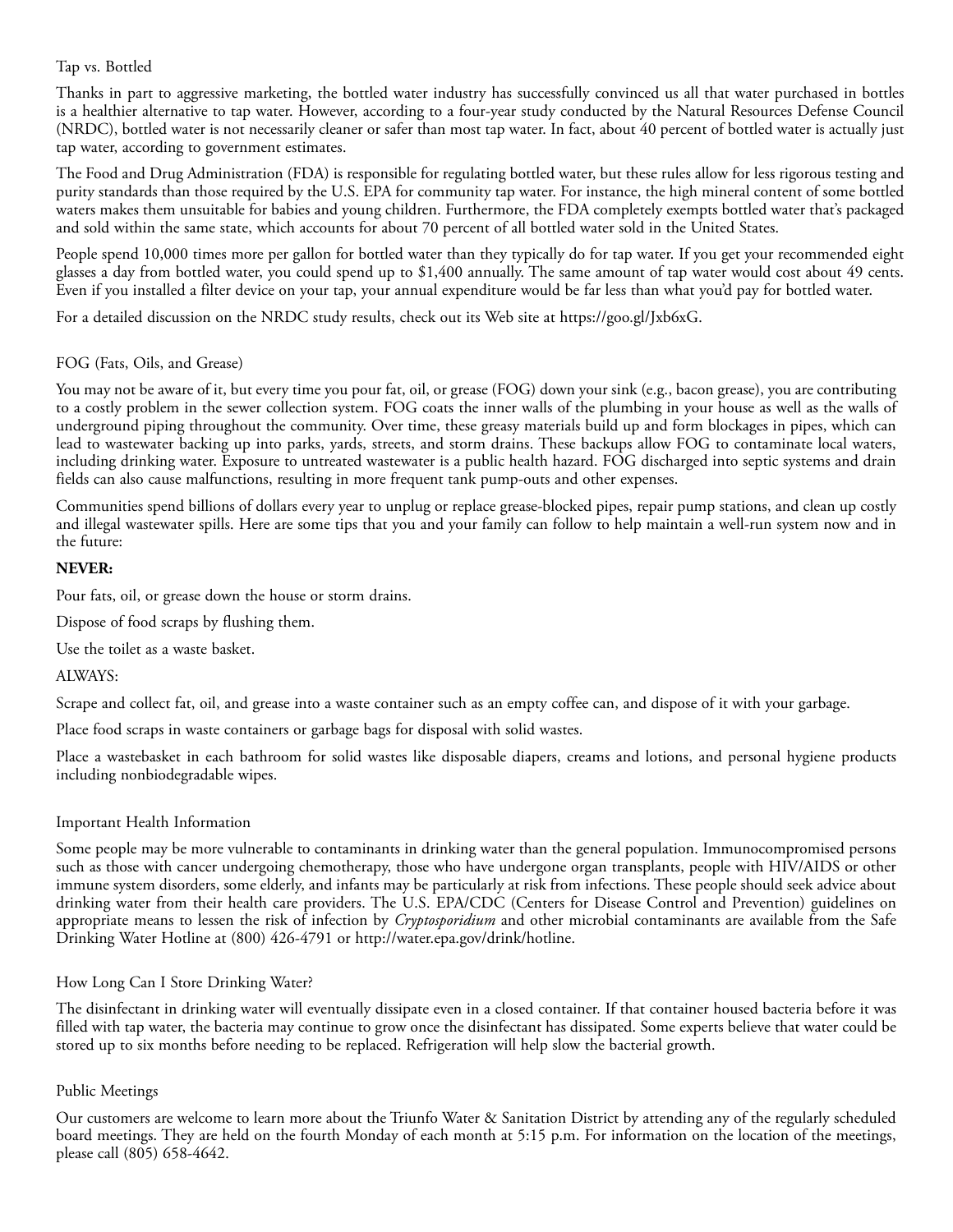### Lead in Home Plumbing

If present, elevated levels of lead can cause serious health problems, especially for pregnant women and young children. Lead in drinking water is primarily from materials and components associated with service lines and home plumbing. We are responsible for providing high-quality drinking water, but we cannot control the variety of materials used in plumbing components. When your water has been sitting for several hours, you can minimize the potential for lead exposure by flushing your tap for 30 seconds to 2 minutes before using water for drinking or cooking. (If you do so, you may wish to collect the flushed water and reuse it for another beneficial purpose, such as watering plants.) If you are concerned about lead in your water, you may wish to have your water tested. Information on lead in drinking water, testing methods, and steps you can take to minimize exposure is available from the Safe Drinking Water Hotline at (800) 426-4791 or at [www.epa.gov/safewater/lead](http://www.epa.gov/safewater/lead).

### Think Before You Flush!

Flushing unused or expired medicines can be harmful to your drinking water. Properly disposing of unused or expired medication helps protect you and the environment. Keep medications out of our waterways by disposing of them responsibly. To find a convenient drop-off location near you, please visit [https://bit.ly/3IeRyXy.](https://bit.ly/3IeRyXy)

### Source Water Assessment

MWD has completed a source water assessment of its State Water Project Supply. A copy of the assessment can be obtained by contacting MWD at (213) 217-6850. The sources of supply are considered to be most vulnerable to urban/storm water runoff, wildlife, agriculture, recreation, and wastewater.

### Water Conservation Tips

You can play a role in conserving water and save yourself money in the process by becoming conscious of the amount of water your household is using and by looking for ways to use less whenever you can. It is not hard to conserve water. Here are a few tips:

Automatic dishwashers use 15 gallons for every cycle, regardless of how many dishes are loaded. So get a run for your money and load it to capacity.

Turn off the tap when brushing your teeth.

Check every faucet in your home for leaks. Just a slow drip can waste 15 to 20 gallons a day. Fix it and you can save almost 6,000 gallons per year.

Check your toilets for leaks by putting a few drops of food coloring in the tank. Watch for a few minutes to see if the color shows up in the bowl. It is not uncommon to lose up to 100 gallons a day from an invisible toilet leak. Fix it and you save more than 30,000 gallons a year.

Use your water meter to detect hidden leaks. Simply turn off all taps and water-using appliances. Then check the meter after 15 minutes. If it moved, you have a leak.

### Table Talk

Get the most out of the Testing Results data table with this simple suggestion. In less than a minute, you will know all there is to know about your water:

For each substance listed, compare the value in the Amount Detected column against the value in the MCL (or AL, SMCL) column. If the Amount Detected value is smaller, your water meets the health and safety standards set for the substance.

### **Other Table Information Worth Noting**

Verify that there were no violations of the state and/or federal standards in the Violation column. If there was a violation, you will see a detailed description of the event in this report.

If there is an ND or a less-than symbol  $\langle \cdot \rangle$ , that means that the substance was not detected (i.e., below the detectable limits of the testing equipment).

The Range column displays the lowest and highest sample readings. If there is an NA showing, that means only a single sample was taken to test for the substance (assuming there is a reported value in the Amount Detected column).

If there is sufficient evidence to indicate from where the substance originates, it will be listed under Typical Source.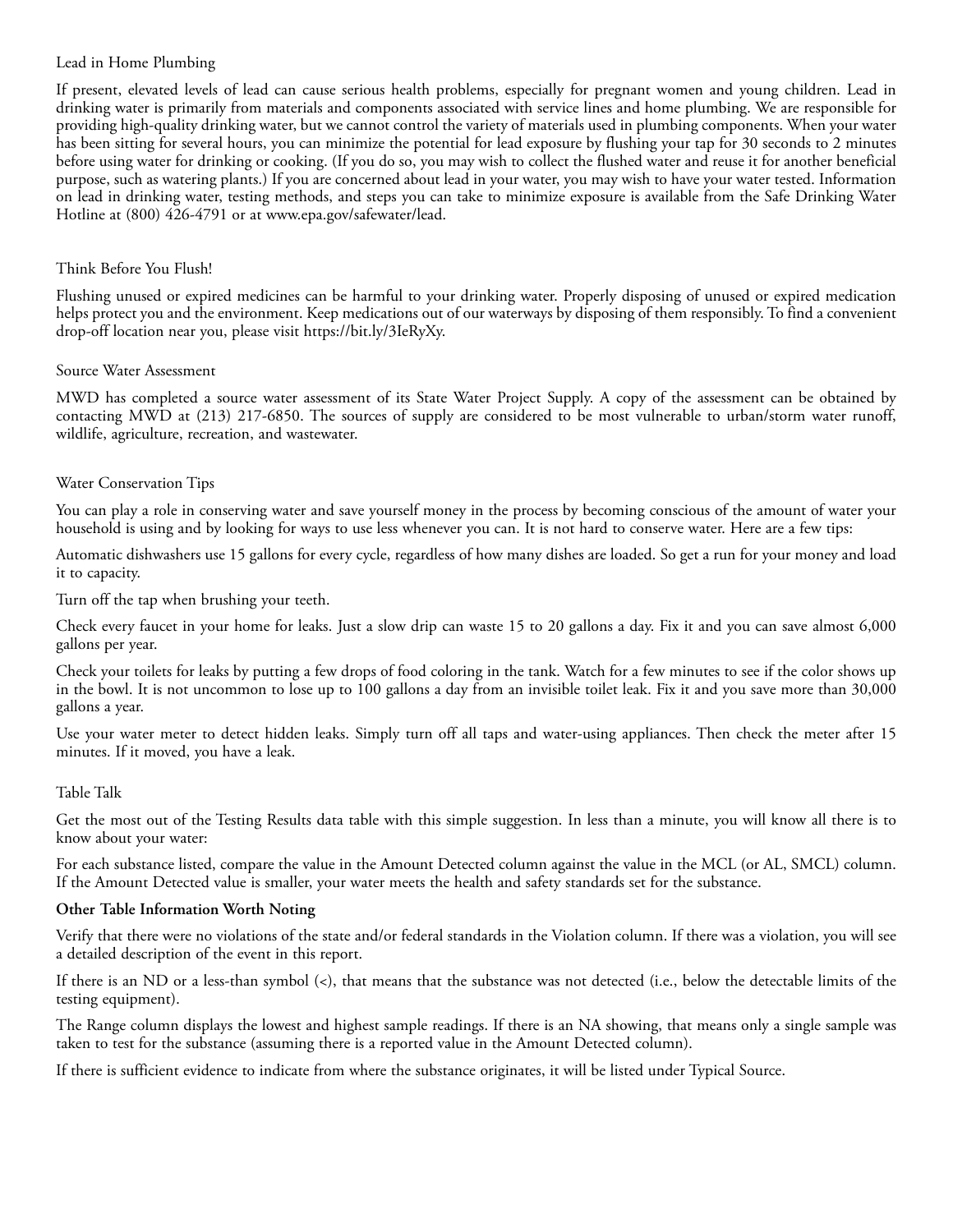# Test Results

Our water is monitored for many different kinds of substances on a very strict sampling schedule. Also, the water we deliver must meet specific health standards. Here, we show only those substances that were detected in our water. (A complete list of all our analytical results is available upon request.) Remember that detecting a substance does not mean the water is unsafe to drink; our goal is to keep all detects below their respective maximum allowed levels.

The State recommends monitoring for certain substances less often than once per year because the concentrations of these substances do not change frequently. In these cases, the most recent sample data are included, along with the year in which the sample was taken.

### **REGULATED SUBSTANCES**

|                                                   |                               |                                   |                          |                                  | Triunfo Water & Sanitation<br><b>District</b> | <b>MWD Jensen Plant</b>          |                          |                  |                                                                                                                                                                                             |  |
|---------------------------------------------------|-------------------------------|-----------------------------------|--------------------------|----------------------------------|-----------------------------------------------|----------------------------------|--------------------------|------------------|---------------------------------------------------------------------------------------------------------------------------------------------------------------------------------------------|--|
| <b>SUBSTANCE</b><br>(UNIT OF MEASURE)             | <b>YEAR</b><br><b>SAMPLED</b> | <b>MCL</b><br>[MRDL]              | PHG<br>(MCLG)<br>[MRDLG] | <b>AMOUNT</b><br><b>DETECTED</b> | <b>RANGE</b><br>LOW-HIGH                      | <b>AMOUNT</b><br><b>DETECTED</b> | <b>RANGE</b><br>LOW-HIGH | <b>VIOLATION</b> | <b>TYPICAL SOURCE</b>                                                                                                                                                                       |  |
| <b>Aluminum</b> (ppm)                             | 2021                          | -1                                | 0.6                      | <b>NA</b>                        | NA                                            | 0.064                            | $ND-0.12$                | $\rm No$         | Erosion of natural deposits; residue from<br>some surface water treatment processes                                                                                                         |  |
| <b>Arsenic</b> (ppb)                              | 2021                          | 10                                | 0.004                    | <b>NA</b>                        | NA                                            | ND                               | <b>ND</b>                | $\rm No$         | Erosion of natural deposits; runoff from<br>orchards; glass and electronics production<br>wastes                                                                                            |  |
| Barium (ppm)                                      | 2021                          |                                   | 2                        | <b>NA</b>                        | <b>NA</b>                                     | ND                               | <b>ND</b>                | No               | Discharges of oil drilling wastes and from<br>metal refineries; erosion of natural deposits                                                                                                 |  |
| <b>Bromate</b> (ppb)                              | 2021                          | 10                                | 0.1                      | <b>NA</b>                        | NA                                            | 4.5                              | $1.2 - 9.8$              | No               | By-product of drinking water disinfection                                                                                                                                                   |  |
| Chlorine (ppm)                                    | 2021                          | [4.0 (as Cl2)]                    | $[4$ (as Cl2)]           | 1.8                              | $0.48 - 2.2$                                  | NA <sup>1</sup>                  | NA <sup>1</sup>          | No               | Drinking water disinfectant added for<br>treatment                                                                                                                                          |  |
| <b>Control of DBP Precursors [TOC]</b> (ppm)      | 2021                          | <b>TT</b>                         | NA                       | NA                               | <b>NA</b>                                     | 2.0                              | $1.1 - 2.0$              | No               | Various natural and man-made sources                                                                                                                                                        |  |
| Fluoride (ppm)                                    | 2021                          | 2.0                               |                          | <b>NA</b>                        | <b>NA</b>                                     | <b>NA</b>                        | <b>NA</b>                | No               | Erosion of natural deposits; water additive<br>that promotes strong teeth; discharge from<br>fertilizer and aluminum factories                                                              |  |
| Heterotrophic Plate Count Bacteria (Units)        | 2021                          | Surface water<br>$treatment = TT$ | HPC=NA                   | 1.28                             | $1 - 7$                                       | <b>NA</b>                        | <b>NA</b>                | No               | Naturally present in the environment                                                                                                                                                        |  |
| Gross Beta Particle Activity <sup>2</sup> (pCi/L) | 2021                          | 50                                | (0)                      | <b>NA</b>                        | NA                                            | ND                               | <b>ND</b>                | No               | Decay of natural and man-made deposits                                                                                                                                                      |  |
| HAA5 [Sum of 5 Haloacetic Acids]-Stage 1 (ppb)    | 2021                          | 60                                | NA                       | 5.2                              | $3.3 - 6.9$                                   | <b>NA</b>                        | <b>NA</b>                | No               | By-product of drinking water disinfection                                                                                                                                                   |  |
| Nitrite [as Nitrogen] (ppm)                       | 2021                          |                                   |                          | 0.1                              | $0.1 - 0.1$                                   | <b>ND</b>                        | <b>ND</b>                | No               | Runoff and leaching from fertilizer use;<br>leaching from septic tanks and sewage;<br>erosion of natural deposits                                                                           |  |
| Selenium (ppb)                                    | 2021                          | 50                                | 30                       | NA                               | <b>NA</b>                                     | ND                               | <b>ND</b>                | $\rm No$         | Discharge from petroleum, glass, and metal<br>refineries; erosion of natural deposits;<br>discharge from mines and chemical<br>manufacturers; runoff from livestock lots<br>(feed additive) |  |
| TTHMs [Total Trihalomethanes]-Stage 1 (ppb)       | 2021                          | 80                                | <b>NA</b>                | 21.5                             | $15 - 28$                                     | <b>NA</b>                        | <b>NA</b>                | No               | By-product of drinking water disinfection                                                                                                                                                   |  |
| Uranium $(pCi/L)$                                 | 2021                          | 20                                | 0.43                     | NA                               | <b>NA</b>                                     | <b>ND</b><br>$ND-3.0$            |                          | No               | Erosion of natural deposits                                                                                                                                                                 |  |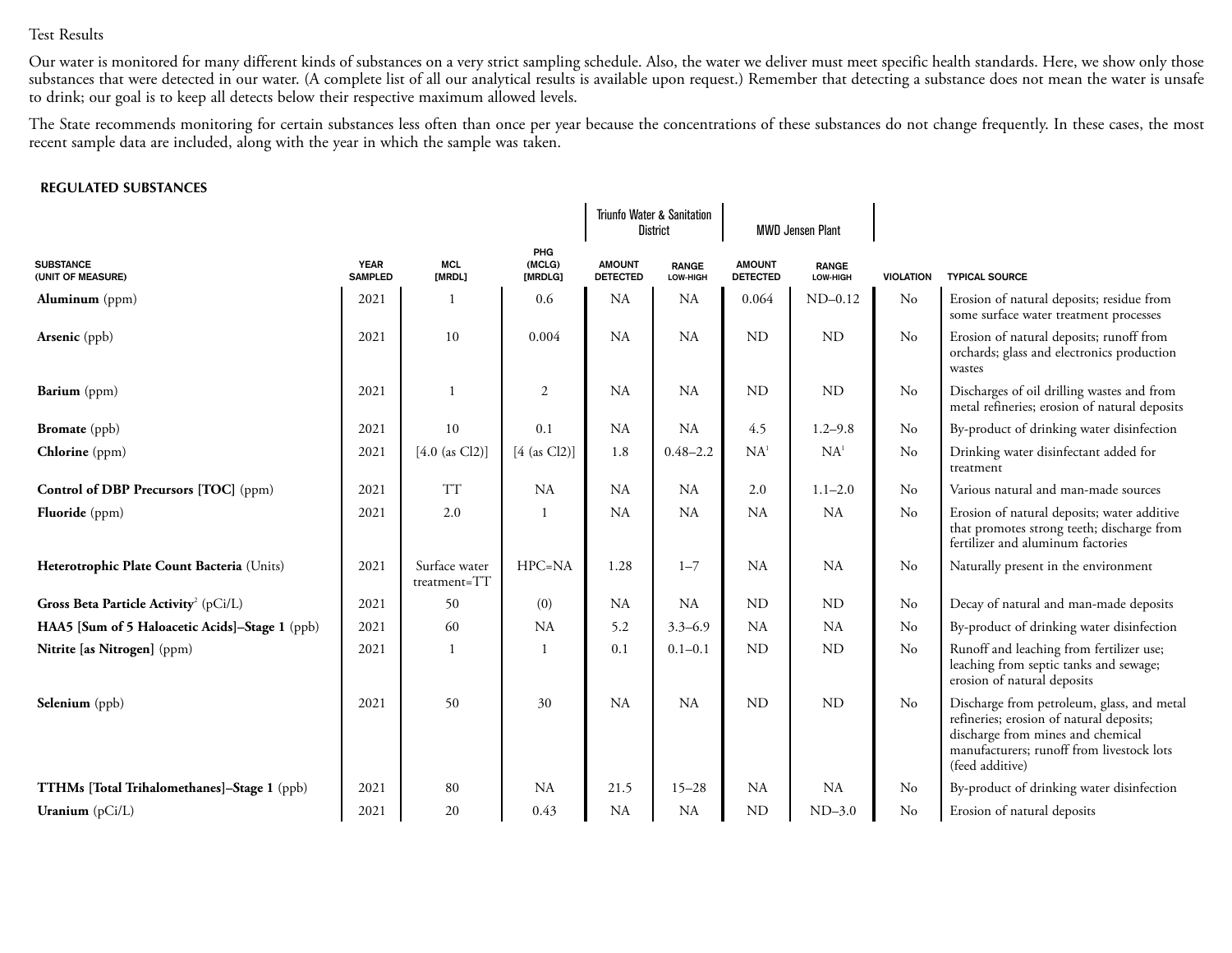|                                                                                                           |                     |                               | <b>MWD Weymouth Plant</b>     |                             |                                  | <b>Calleguas LBWFP</b>   |                                  |                          |                  |                                                                                                                                                                                             |
|-----------------------------------------------------------------------------------------------------------|---------------------|-------------------------------|-------------------------------|-----------------------------|----------------------------------|--------------------------|----------------------------------|--------------------------|------------------|---------------------------------------------------------------------------------------------------------------------------------------------------------------------------------------------|
| <b>SUBSTANCE</b><br>(UNIT OF MEASURE)                                                                     |                     | <b>YEAR</b><br><b>SAMPLED</b> | MCL<br>[MRDL]                 | PHG<br>(MCLG)<br>[MRDLG]    | <b>AMOUNT</b><br><b>DETECTED</b> | <b>RANGE</b><br>LOW-HIGH | <b>AMOUNT</b><br><b>DETECTED</b> | <b>RANGE</b><br>LOW-HIGH | <b>VIOLATION</b> | <b>TYPICAL SOURCE</b>                                                                                                                                                                       |
| Aluminum $(ppm)$                                                                                          |                     | 2021                          | $\mathbf{1}$                  | 0.6                         | 0.15                             | $ND-0.24$                | <b>ND</b>                        | ND                       | $\rm No$         | Erosion of natural deposits; residue from<br>some surface water treatment processes                                                                                                         |
| <b>Arsenic</b> (ppb)                                                                                      |                     | 2021                          | 10                            | 0.004                       | <b>ND</b>                        | <b>ND</b>                | $\overline{4}$                   | NA                       | No               | Erosion of natural deposits; runoff from<br>orchards; glass and electronics production<br>wastes                                                                                            |
| Barium (ppm)                                                                                              |                     | 2021                          | $\mathbf{1}$                  | $\sqrt{2}$                  | 0.11                             | <b>NA</b>                | <b>ND</b>                        | ND                       | No               | Discharges of oil drilling wastes and<br>from metal refineries; erosion of natural<br>deposits                                                                                              |
| <b>Bromate</b> (ppb)                                                                                      |                     | 2021                          | 10                            | 0.1                         | <b>ND</b>                        | $ND-7$                   | <b>ND</b>                        | ND                       | No               | By-product of drinking water disinfection                                                                                                                                                   |
| <b>Chlorine</b> (ppm)                                                                                     |                     | 2021                          | [4.0 (as Cl2)]                | [4 (as Cl2)]                | NA                               | NA                       | 2.3                              | $1.7 - 2.6$              | No               | Drinking water disinfectant added for<br>treatment                                                                                                                                          |
| <b>Control of DBP Precursors [TOC]</b> (ppm)                                                              |                     | 2021                          | <b>TT</b>                     | <b>NA</b>                   | 2.4                              | $1.8 - 2.5$              | NA                               | <b>NA</b>                | No               | Various natural and man-made sources                                                                                                                                                        |
| <b>Fluoride</b> (ppm)                                                                                     |                     | 2021                          | 2.0                           | $\mathbf{1}$                | <b>NA</b>                        | NA                       | 0.7                              | $0.7 - 1.0$              | No               | Erosion of natural deposits; water additive<br>that promotes strong teeth; discharge<br>from fertilizer and aluminum factories                                                              |
| Heterotrophic Plate Count Bacteria (Units)                                                                |                     | 2021                          | Surface water<br>treatment=TT | HPC=NA                      | NA                               | <b>NA</b>                | 0.5                              | $ND-15.1$                | $\rm No$         | Naturally present in the environment                                                                                                                                                        |
| Gross Beta Particle Activity <sup>2</sup> (pCi/L)                                                         |                     | 2021                          | 50                            | (0)                         | 5                                | $4 - 6$                  | <b>ND</b>                        | <b>ND</b>                | $\rm No$         | Decay of natural and man-made deposits                                                                                                                                                      |
| HAA5 [Sum of 5 Haloacetic Acids]-Stage 1 (ppb)                                                            |                     | 2021                          | 60                            | NA                          | NA                               | NA                       | 8.3                              | $3.0 - 14.0$             | No               | By-product of drinking water disinfection                                                                                                                                                   |
| Nitrite [as Nitrogen] (ppm)                                                                               |                     | 2021                          | 1                             | 1                           | <b>ND</b>                        | ND                       | <b>ND</b>                        | <b>ND</b>                | No               | Runoff and leaching from fertilizer use;<br>leaching from septic tanks and sewage;<br>erosion of natural deposits                                                                           |
| <b>Selenium</b> (ppb)                                                                                     |                     | 2021                          | 50                            | 30                          | <b>ND</b>                        | <b>ND</b>                | 13                               | $13 - 13$                | No               | Discharge from petroleum, glass, and<br>metal refineries; erosion of natural<br>deposits; discharge from mines and<br>chemical manufacturers; runoff from<br>livestock lots (feed additive) |
| <b>TTHMs</b> [Total Trihalomethanes]-Stage 1 (ppb)                                                        |                     | 2021                          | 80                            | NA                          | NA                               | <b>NA</b>                | 19.8                             | $12 - 28$                | No               | By-product of drinking water disinfection                                                                                                                                                   |
| Uranium (pCi/L)                                                                                           |                     | 2021                          | 20                            | 0.43                        | $\overline{2}$                   | $1 - 3$                  | 1.3                              | NA                       | No               | Erosion of natural deposits                                                                                                                                                                 |
| Tap water samples were collected for lead and copper analyses from sample sites throughout the community. |                     |                               |                               |                             |                                  |                          |                                  |                          |                  |                                                                                                                                                                                             |
| SUBSTANCE (UNIT OF MEASURE)                                                                               | <b>YEAR SAMPLED</b> | AL                            | PHG (MCLG)                    | AMOUNT DETECTED (90TH %ILE) |                                  |                          | SITES ABOVE AL/TOTAL SITES       |                          | <b>VIOLATION</b> | <b>TYPICAL SOURCE</b>                                                                                                                                                                       |
| <b>Copper</b> (ppm)                                                                                       | 2019                | 1.3                           | 0.3                           |                             | 0.150                            |                          | 0/30                             |                          | No               | Internal corrosion of household<br>plumbing systems; erosion of natural<br>deposits; leaching from wood<br>preservatives                                                                    |
| Lead (ppb)                                                                                                | 2019                | 15                            | 0.2                           |                             | 5.3                              |                          | 1/30                             |                          | N <sub>o</sub>   | Internal corrosion of household water<br>plumbing systems; discharges from<br>industrial manufacturers; erosion of<br>natural deposits                                                      |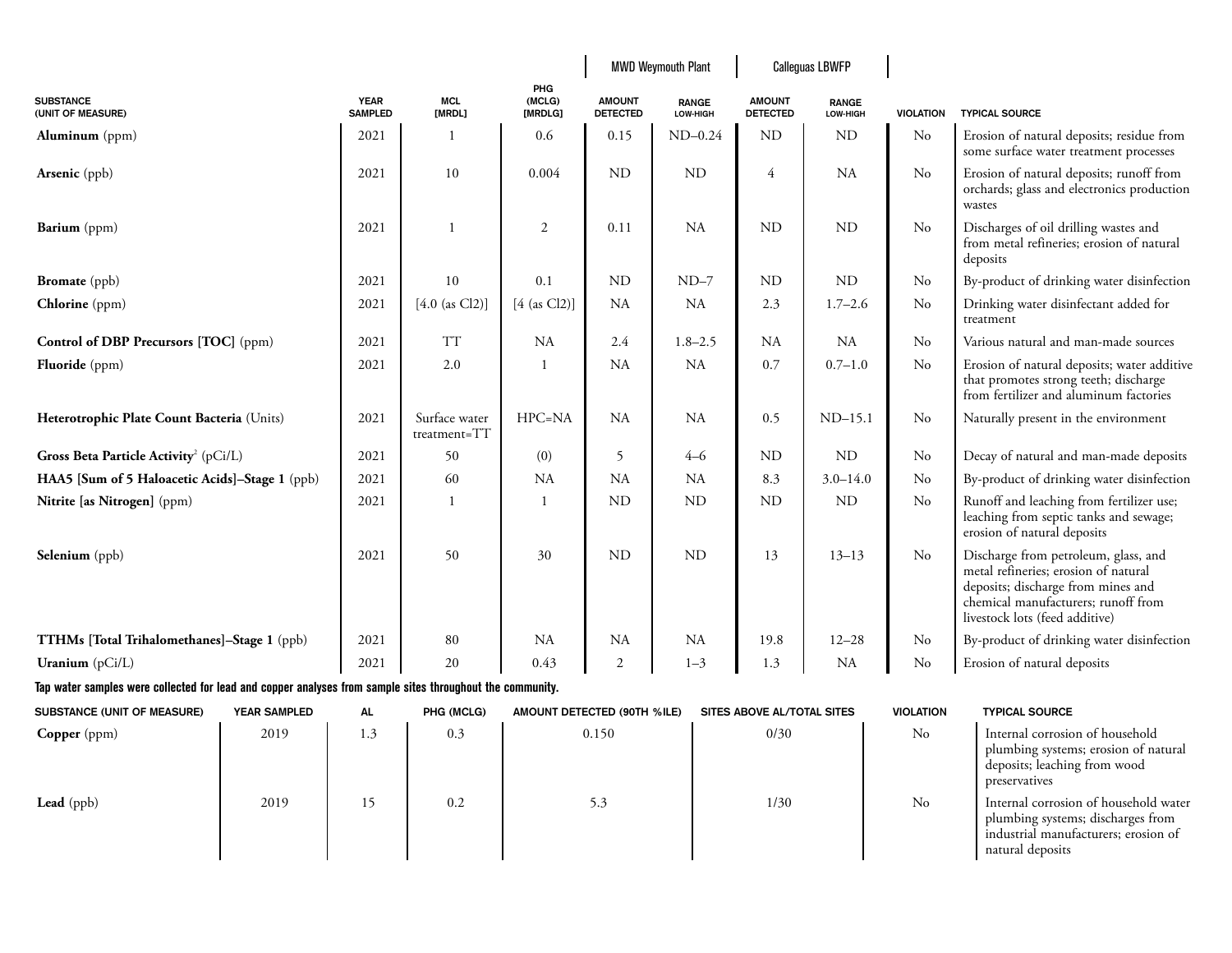### **SECONDARY SUBSTANCES**

|                                       |                               |                |               | <b>MWD Jensen Plant</b>          |                          | <b>MWD Weymouth Plant</b>        |                          |                  |                                                                                                                                                   |
|---------------------------------------|-------------------------------|----------------|---------------|----------------------------------|--------------------------|----------------------------------|--------------------------|------------------|---------------------------------------------------------------------------------------------------------------------------------------------------|
| <b>SUBSTANCE</b><br>(UNIT OF MEASURE) | <b>YEAR</b><br><b>SAMPLED</b> | <b>SMCL</b>    | PHG<br>(MCLG) | <b>AMOUNT</b><br><b>DETECTED</b> | <b>RANGE</b><br>LOW-HIGH | <b>AMOUNT</b><br><b>DETECTED</b> | <b>RANGE</b><br>LOW-HIGH | <b>VIOLATION</b> | <b>TYPICAL SOURCE</b>                                                                                                                             |
| <b>Aluminum</b> (ppb)                 | 2021                          | 200            | <b>NS</b>     | 64                               | $ND-120$                 | 150                              | $ND-240$                 | $\rm No$         | Erosion of natural deposits;<br>residual from some surface<br>water treatment processes                                                           |
| Chloride (ppm)                        | 2021                          | 500            | <b>NS</b>     | $72\,$                           | $65 - 80$                | 96                               | $95 - 97$                | No               | Runoff/leaching from<br>natural deposits; seawater<br>influence                                                                                   |
| Color (Units)                         | 2021                          | 15             | <b>NS</b>     | $\boldsymbol{2}$                 | $1 - 2$                  |                                  | <b>NA</b>                | No               | Naturally occurring organic<br>materials                                                                                                          |
| <b>Corrosivity</b> (Units)            | 2021                          | Non-corrosive  | <b>NS</b>     | 12.2                             | NA                       | 12.4                             | $12.4 - 12.5$            | No               | Natural or industrially<br>influenced balance of<br>hydrogen, carbon, and<br>oxygen in the water;<br>affected by temperature and<br>other factors |
| Specific Conductance $(\mu S/cm)$     | 2021                          | 1,600          | <b>NS</b>     | 558                              | 519-598                  | 964                              | 962-965                  | No               | Substances that form ions<br>when in water; seawater<br>influence                                                                                 |
| Sulfate (ppm)                         | 2021                          | 500            | <b>NS</b>     | 66                               | $61 - 72$                | 219                              | $217 - 221$              | No               | Runoff/leaching from<br>natural deposits; industrial<br>wastes                                                                                    |
| Total Dissolved Solids (ppm)          | 2021                          | 1,000          | <b>NS</b>     | 300                              | 298-302                  | 604                              | 599-609                  | No               | Runoff/leaching from<br>natural deposits                                                                                                          |
| Turbidity (NTU)                       | 2021                          | $\overline{5}$ | <b>NS</b>     | 0.06                             | <b>NA</b>                | 0.03                             | <b>NA</b>                | No               | Soil runoff                                                                                                                                       |
| <b>SECONDARY SUBSTANCES</b>           |                               |                |               |                                  |                          |                                  |                          |                  |                                                                                                                                                   |

|                                       |                               |               |                      | <b>Calleguas LBWFP</b>           |                          |                  |                                                                                                                                       |
|---------------------------------------|-------------------------------|---------------|----------------------|----------------------------------|--------------------------|------------------|---------------------------------------------------------------------------------------------------------------------------------------|
| <b>SUBSTANCE</b><br>(UNIT OF MEASURE) | <b>YEAR</b><br><b>SAMPLED</b> | <b>SMCL</b>   | <b>PHG</b><br>(MCLG) | <b>AMOUNT</b><br><b>DETECTED</b> | <b>RANGE</b><br>LOW-HIGH | <b>VIOLATION</b> | <b>TYPICAL SOURCE</b>                                                                                                                 |
| $\textbf{Aluminum}$ (ppb)             | 2021                          | 200           | <b>NS</b>            | ND                               | ND.                      | N <sub>0</sub>   | Erosion of natural deposits; residual from some surface water treatment<br>processes                                                  |
| <b>Chloride</b> (ppm)                 | 2021                          | 500           | <b>NS</b>            | 97                               | NA                       | No               | Runoff/leaching from natural deposits; seawater influence                                                                             |
| Color (Units)                         | 2021                          | 15            | <b>NS</b>            | <b>ND</b>                        | ND.                      | $\rm No$         | Naturally occurring organic materials                                                                                                 |
| <b>Corrosivity</b> (Units)            | 2021                          | Non-corrosive | <b>NS</b>            | 12.1                             | NA                       | No               | Natural or industrially influenced balance of hydrogen, carbon, and<br>oxygen in the water; affected by temperature and other factors |
| Specific Conductance $(\mu S/cm)$     | 2021                          | 1,600         | <b>NS</b>            | 703                              | NA                       | No               | Substances that form ions when in water; seawater influence                                                                           |
| Sulfate (ppm)                         | 2021                          | 500           | <b>NS</b>            | 83                               | NA                       | N <sub>o</sub>   | Runoff/leaching from natural deposits; industrial wastes                                                                              |
| Total Dissolved Solids (ppm)          | 2021                          | 1,000         | <b>NS</b>            | 380                              | NA                       | No               | Runoff/leaching from natural deposits                                                                                                 |
| Turbidity (NTU)                       | 2021                          |               | <b>NS</b>            | 0.06                             | <b>NA</b>                | No               | Soil runoff                                                                                                                           |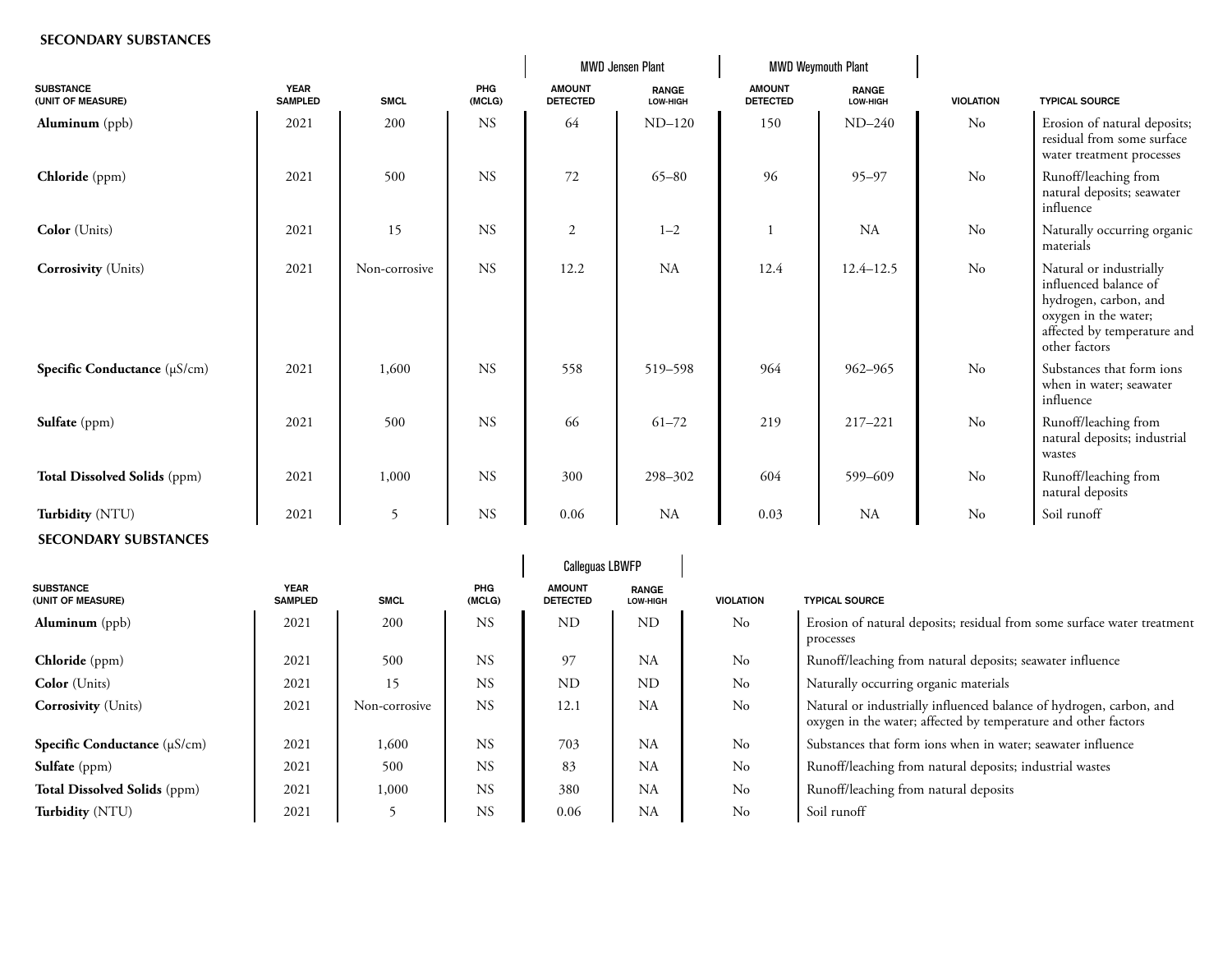### **UNREGULATED AND OTHER SUBSTANCES <sup>3</sup>**

|                                          |                               |                                  | <b>Triunfo Water &amp; Sanitation District</b> |                                  | <b>MWD Jensen Plant</b>  | <b>MWD Weymouth Plant</b>        |                          | <b>Calleguas LBWFP</b>           |                          |
|------------------------------------------|-------------------------------|----------------------------------|------------------------------------------------|----------------------------------|--------------------------|----------------------------------|--------------------------|----------------------------------|--------------------------|
| <b>SUBSTANCE</b><br>(UNIT OF MEASURE)    | <b>YEAR</b><br><b>SAMPLED</b> | <b>AMOUNT</b><br><b>DETECTED</b> | <b>RANGE</b><br>LOW-HIGH                       | <b>AMOUNT</b><br><b>DETECTED</b> | <b>RANGE</b><br>LOW-HIGH | <b>AMOUNT</b><br><b>DETECTED</b> | <b>RANGE</b><br>LOW-HIGH | <b>AMOUNT</b><br><b>DETECTED</b> | <b>RANGE</b><br>LOW-HIGH |
| <b>Alkalinity</b> (ppm)                  | 2021                          | <b>NA</b>                        | NA                                             | 92                               | 86-97                    | 126                              | $123 - 128$              | 110                              | <b>NA</b>                |
| Anatoxin-a (ppb)                         | 2018                          | 0.0064                           | $ND-0.0064$                                    | NA                               | <b>NA</b>                | <b>NA</b>                        | NA                       | NA                               | NA                       |
| Boron (ppm)                              | 2021                          | <b>NA</b>                        | <b>NA</b>                                      | 0.18                             | <b>NA</b>                | 0.13                             | NA                       | 0.20                             | <b>NA</b>                |
| <b>Bromochloroacetic Acid</b> (ppb)      | 2019                          | 2.54375                          | $1.8 - 3.3$                                    | <b>NA</b>                        | <b>NA</b>                | <b>NA</b>                        | <b>NA</b>                | NA                               | NA                       |
| <b>Bromodichloroacetic Acid</b> (ppb)    | 2019                          | 0.345625                         | $ND-0.87$                                      | NA                               | <b>NA</b>                | NA.                              | NA                       | <b>NA</b>                        | NA                       |
| Calcium (ppm)                            | 2021                          | NA                               | NA                                             | 30                               | $27 - 32$                | 67                               | $64 - 70$                | 33                               | NA.                      |
| Chlorate [D] (ppb)                       | 2021                          | <b>NA</b>                        | NA                                             | 88                               | <b>NA</b>                | 55                               | <b>NA</b>                | ND                               | ND                       |
| Chlorodibromoacetic Acid (ppb)           | 2019                          | 0.86875                          | $0.51 - 1.4$                                   | <b>NA</b>                        | <b>NA</b>                | <b>NA</b>                        | NA                       | <b>NA</b>                        | NA.                      |
| Dibromoacetic Acid (ppb)                 | 2019                          | 3.53125                          | $3.1 - 3.9$                                    | NA                               | <b>NA</b>                | <b>NA</b>                        | <b>NA</b>                | NA.                              | NA.                      |
| Dichloroacetic Acid (ppb)                | 2019                          | 2.2875                           | $1.1 - 3.5$                                    | <b>NA</b>                        | NA                       | NA                               | NA                       | NA.                              | NA.                      |
| Hardness [Total Hardness]<br>(ppm)       | 2021                          | <b>NA</b>                        | <b>NA</b>                                      | 122                              | $110 - 133$              | 272                              | 270-273                  | 144                              | NA.                      |
| Magnesium (ppm)                          | 2021                          | <b>NA</b>                        | NA                                             | 12                               | $12 - 13$                | 26                               | $25 - 26$                | 15                               | NA                       |
| Manganese (ppb)                          | 2019                          | 0.96                             | $0.68 - 1.4$                                   | <b>NA</b>                        | <b>NA</b>                | NA                               | NA                       | NA                               | NA                       |
| Monobromoacetic Acid (ppb)               | 2019                          | 0.07625                          | $ND-0.31$                                      | NA                               | NA                       | <b>NA</b>                        | NA.                      | NA.                              | NA.                      |
| N-Nitrosodimethylamine<br>$[NDMA]$ (ppt) | 2021                          | <b>NA</b>                        | NA                                             | 2.6                              | <b>NA</b>                | ND                               | ND                       | ND                               | ND                       |
| pH (Units)                               | 2021                          | <b>NA</b>                        | NA                                             | 8.3                              | $8.3 - 8.4$              | 8.1                              | $8.1 - 8.2$              | 8.1                              | NA.                      |
| Potassium (ppm)                          | 2021                          | <b>NA</b>                        | NA                                             | 2.7                              | $2.6 - 2.7$              | 4.6                              | $4.4 - 4.7$              | 3.0                              | NA.                      |
| Sodium (ppm)                             | 2021                          | <b>NA</b>                        | NA.                                            | 64                               | $61 - 68$                | 98                               | $95 - 101$               | 73                               | NA.                      |
| Total Organic Carbon (ppm)               | 2021                          | <b>NA</b>                        | NA                                             | 1.7                              | $1.1 - 2.0$              | 2.3                              | $1.8 - 2.5$              | 0.9                              | <b>NA</b>                |
| Trichloroacetic Acid (ppb)               | 2019                          | 0.26                             | $ND-0.52$                                      | <b>NA</b>                        | <b>NA</b>                | NA                               | NA                       | NA                               | <b>NA</b>                |

<sup>1</sup>Sampled in 2019.

<sup>2</sup>The State Water Resources Control Board considers 50 pCi/L to be the level of concern for beta particles.

<sup>3</sup>Unregulated contaminant monitoring helps the U.S. EPA and the State Water Resources Control Board to determine where certain contaminants occur and whether the contaminants need to be regulated.